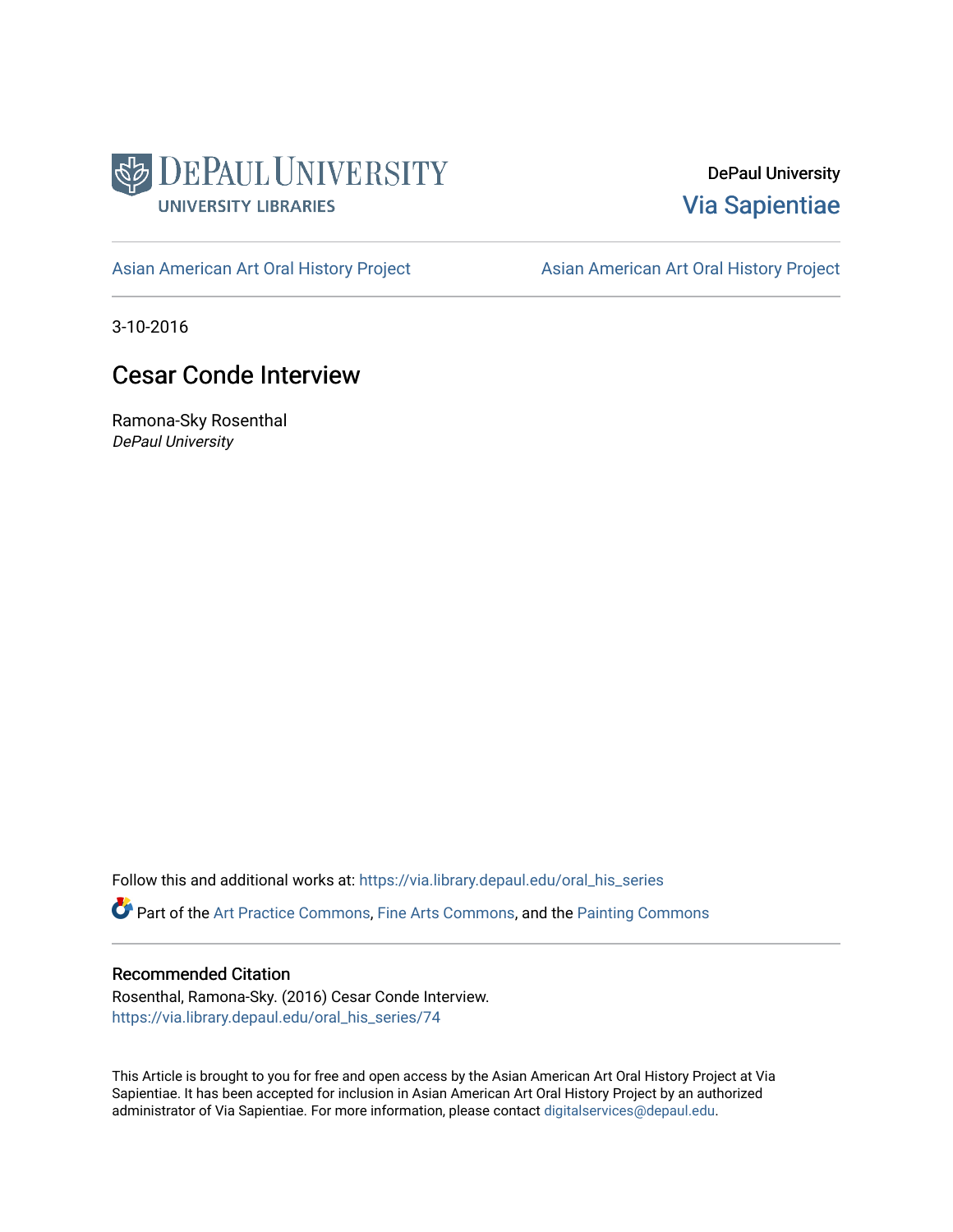### **Interviewer: Ramona-Sky Rosenthal Artist: Cesar Conde In Person Interview: Artist Studio, Chicago IL February 6, 2016**

*Note: the following interview was conducted by a DePaul University undergraduate student enrolled in ART 200: Art & Artists in Contemporary Culture during the 2016 Winter Quarter as a part of the Asian American Art Oral History Research Project conducted by Laura Kina, Professor Art, and Media & Design*.



Image courtesy of the artist.

**Bio:** A post-contemporary painter, Conde uses old world technique using modern materials to paint his realistic portraits. Conde is a Filipino-American Chicago based artist who was primarily self-taught until he hit a wall with his technical skills. Upon realizing his artistic limitations, Conde decided to study at Angel Academy of Art in Florence, Italy with John Michael Angel, who apprenticed for Pietro Annigoni. He also studied with Master Painter of Technique Mixte, Patrick Betaudier in his atelier in Monflanquin, France. Conde's influences are Carravaggio, Rehmbrant, and Goya. Conde continues to learn and explore the infinite possibilities of painting. Conde's series "In The Hood – Portraits of African American Professionals Wearing a Hoodie." won the first *Paul Collins Diversity Award* in ArtPrize 2014. His current work "The Bang Bang Project" started November 2014 after the acquittal of the police officer who shot Michael Brown. Conde was an Artist in Residence sponsored by Hebru at Lacuna Artist's Lofts. He also was an Artist in residence in Monastir, Tunisia. Conde has exhibited in museums and galleries nationally and internationally. He is currently in a group exhibit in Taipei and has participated in Miami Art Basel 2013 and 2014. This summer, Conde will be going to the Philippines to paint a mural along with 9 other artists. This fall, he will exhibit at The Field Museum in Chicago sponsored by a grant from The John D. and Catherine T. MacArthur Foundation in a show called "Art and Anthropology." His works are in corporate and private collections. Latest acquisition of Conde's work was by Grand Valley State University. [\(http://cesarcondeart.com/news.html\)](http://cesarcondeart.com/news.html)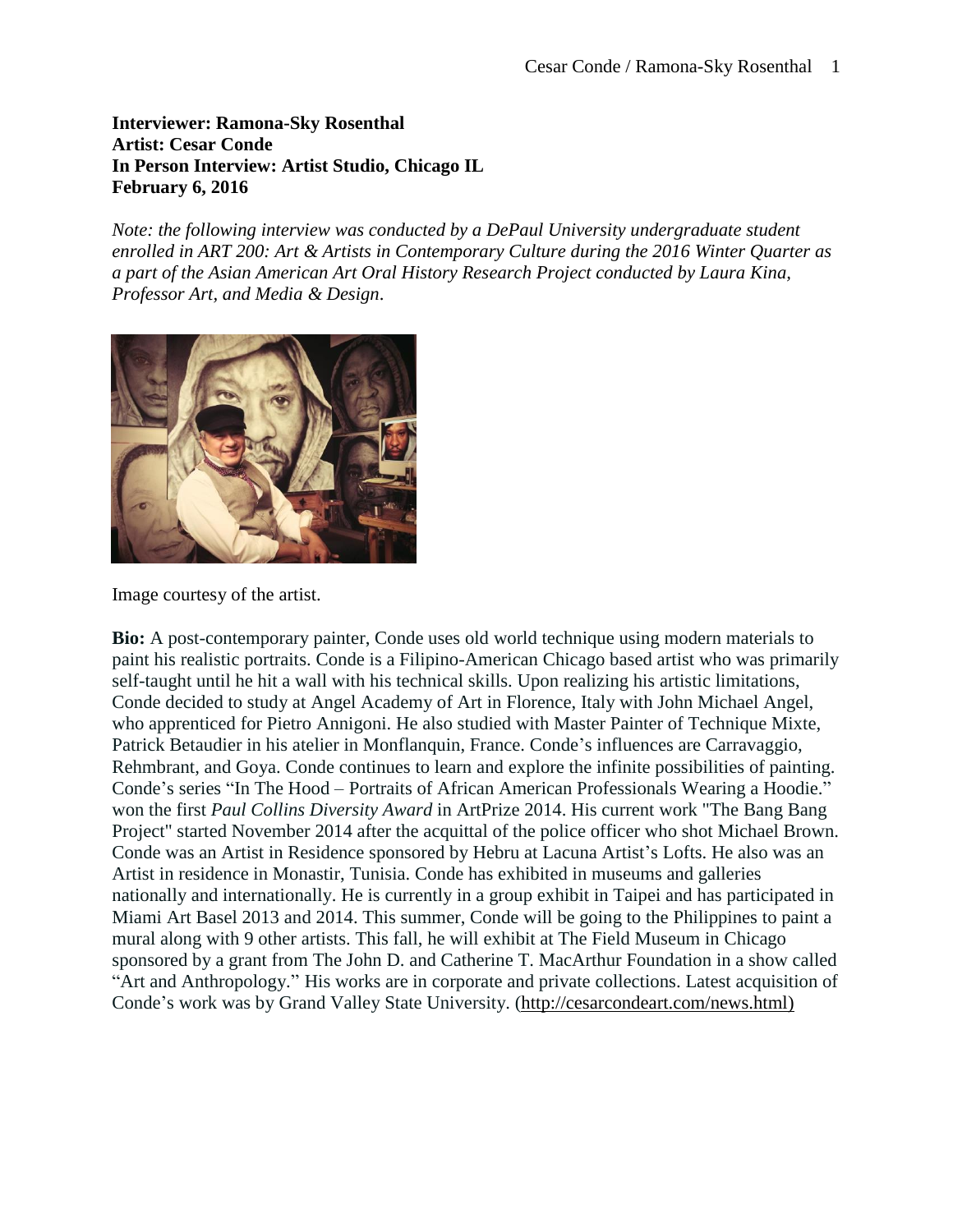### **Interview Transcript:**

**Ramona-Sky Rosenthal**: What were your upbringings like being a Filipino-American individual and how did that affect you as an artist?

**Cesar Conde:** Filipino American identity has politicized me. As a first generation immigrant, I came here when I was younger and was in the process assimilating. I realized that through assimilation, I was losing my own Filipino identity. Also, buying into the mostly race with white conservatives, so it's buying into that ideology, but then I realized at one point that, ideology had actually been working against me, as a person of color, as a person of a different sexual orientation, as a homosexual. The Republican party has always been against me, LGBT, and of course they're anti-choice and I am pro-choice, so that ideology had completely worked against me. Being Filipino American has affected my way of looking at subjects, issues, which has gotten me engaged in activism and realizing the power of art to make change, and it does happen. The work provokes an inner dialog and an outer dialog so that people can engage safely regarding issues and matters.

**RR:** What is your birth date? Where did you grow up?

**CC:** I was born in 1963, September 23rd, 1963. I came here in the 70s, early 70s in 1975 and during that time went through the Carter administration, the Ford administration and the Reagan administration was when I became more active.

**RR:** What was your upbringing like?

**CC:** I grew up in a middle class immigrant family. Both parents are white collared professionals. I grew up in a middle class neighborhood and went to sort of a lower to middle-class schooling, public schooling in Seattle. However, my first year was in Chicago; I grew up in the West Side. I spent a year in the West side and that was a very great experience because it exposed me to different cultures.

**RR:** Did you go to a traditional art school or did you get another form of learning?

**CC:** I have attended workshops at the Art Institute of Chicago with this amazing French woman. I so enjoyed her. She was powerful. Wanting to improve my craft, I spent time at The Angel Academy of Art in Florence where I learned draftsmanship. I realized my drawing skills were poor and I wanted to learn from the best. Then I studied with a French master by attending his workshops, of all places Joliet, Illinois every summer for a couple of years; until he personally invited me to study with him in his studio in the South of France. I stayed with him for a month. It was glorious. He wanted me to stay for a year, but I was not ready. When I was, he was already in a terminal stage. I continue to learn other peoples' techniques and how they render. It's easier now with technology. I never stop learning. Art is to be shared and so does knowledge and technique.

**RR:** When did you know you were an artist?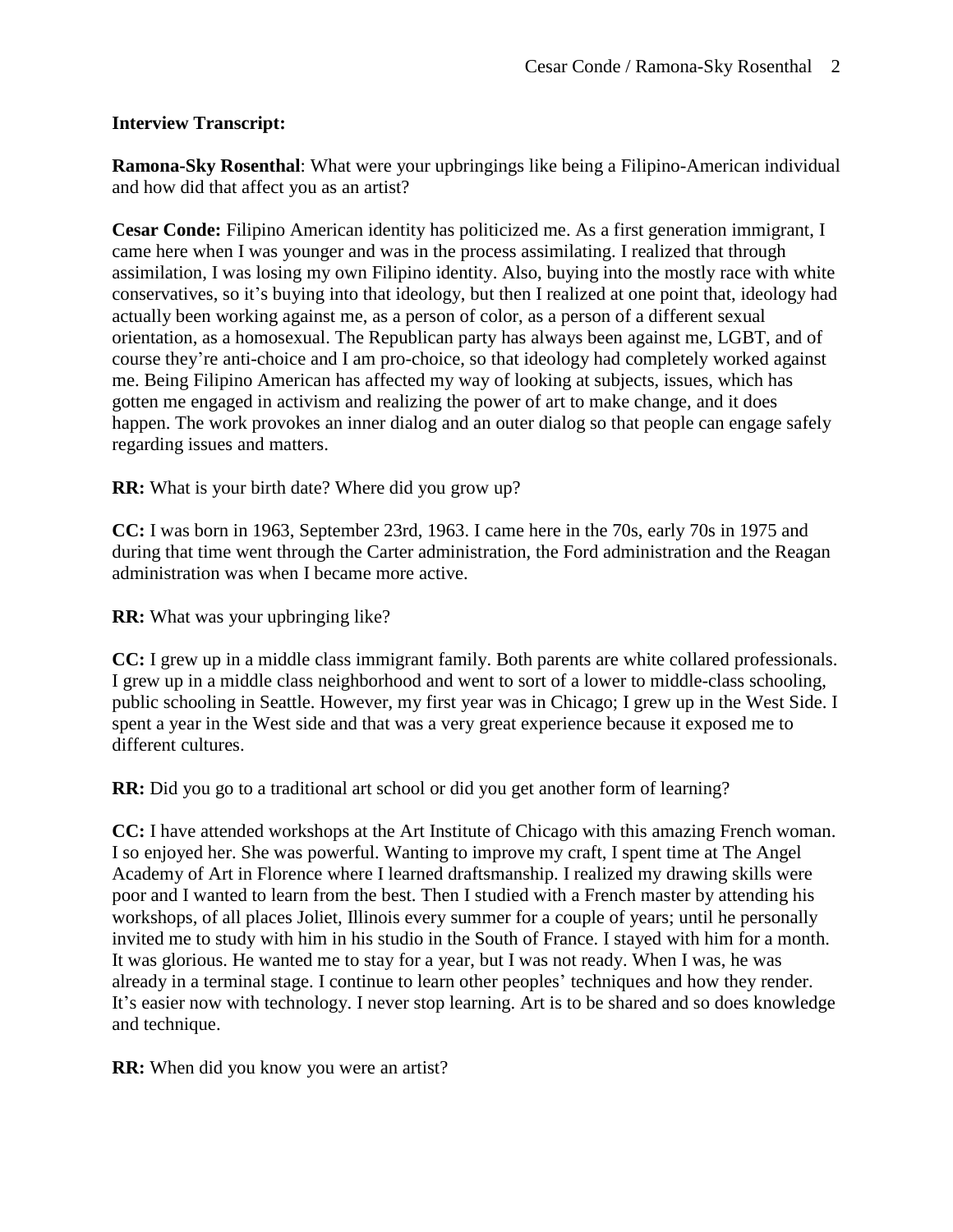**CC:** I have always enjoyed my creative side. However, growing up in a traditional Asian family, it was always considered as a hobby; one can never survive in this. So I followed the straight and narrow path of the usual, which was go to school, college and get a job. I was not after I became a flight attendant and had a steady job that I pursued my creative side. I started out in theater, modeling, taking photography and doing workshops in both acting and painting. In retrospect, I have always bee involved in theater arts from elementary school through high school. College, I majored in Speech Communication, which at one point was one cohesive body with Drama. I never called myself an artist because an artist is suppose to dedicate themselves full-time in the arts. That's a misconception. I started displaying my work in Chicago as I developed my craft. It was the realization that I felt secure enough in myself to say "I AM AN ARTIST." The reality is that less than 10% of artists who I know in this country are making money in the arts, 9% have spouses, significant others, trust fund, or other source of income that allows them not to have a secondary job. I am one of those artists who works full-time as a flight attendant because I enjoy it. When I'm on a layover, I sketch, I write, I go to galleries and museums in the country that I have layovers at. The moment I realized that I AM AN ARTIST was when I stopped giving a shit of what other people say or I think they say. The artist community has a stigma that they are not successful because they have another job. Well that's on them. I just flew with a co-pilot of a 747 who actually graduated from The Art Institute and had her graphic design business and sold it off to fly. I also know a neurosurgeon who is amazing renderer and painter. I am already a fulltime artist. I believe that only the artist can label himself/herself the artist. The world is my studio. So if people think that I am hobbyist because I have another job or I am not an artist, I really do not care. They can just fuck themselves and I'll invite them to one of my solo shows; ahhhh labels, I hate them.

**RR:** How does your series of paintings from your portfolio "In The Hood" of profiles of African Americans reflect your feeling towards your identity as being a Filipino-American?

**CC:** As you know Asian Americans are viewed as the model minority. What happens is that it's actually a crutch and something that has been used during the Civil Rights Movement to work against African Americans. That idea of the model minority is to divide African Americans and the Asian American community. And that in itself had placed Asian Americans in a different platform. More of a privileged platform, saying oh well that's them and here we are, were the model minority; we played on that culturally. "In The Hood" also wants to challenge that an Asian American who cares about social justice; social justice has no color, social justice has no boundaries, human rights, equal rights, women's rights, all the same right. So that in itself is an homage to my African American brothers and sisters. And the idea that we had been placed in this crazy standard being the model minority, but interestingly enough some people bought into that. But there are many Asian American activists that are not just myself. I know a lot of Asian Americans who are activists, artists that are challenging that notion as well.

**RR:** When did you first start painting works that demonstrate your feeling of humanity?

**CC:** I have always had…I have always had that desire to do so. I wanted to make it…I wanted to paint not just people, but the feeling… and it is about the goodness of humanity. I wanted to capture the goodness of we as a human species, and what we can do. I have always liked the forms, the figures, the faces, and bodies; I love bodies, I love figure, faces, expression, emotions,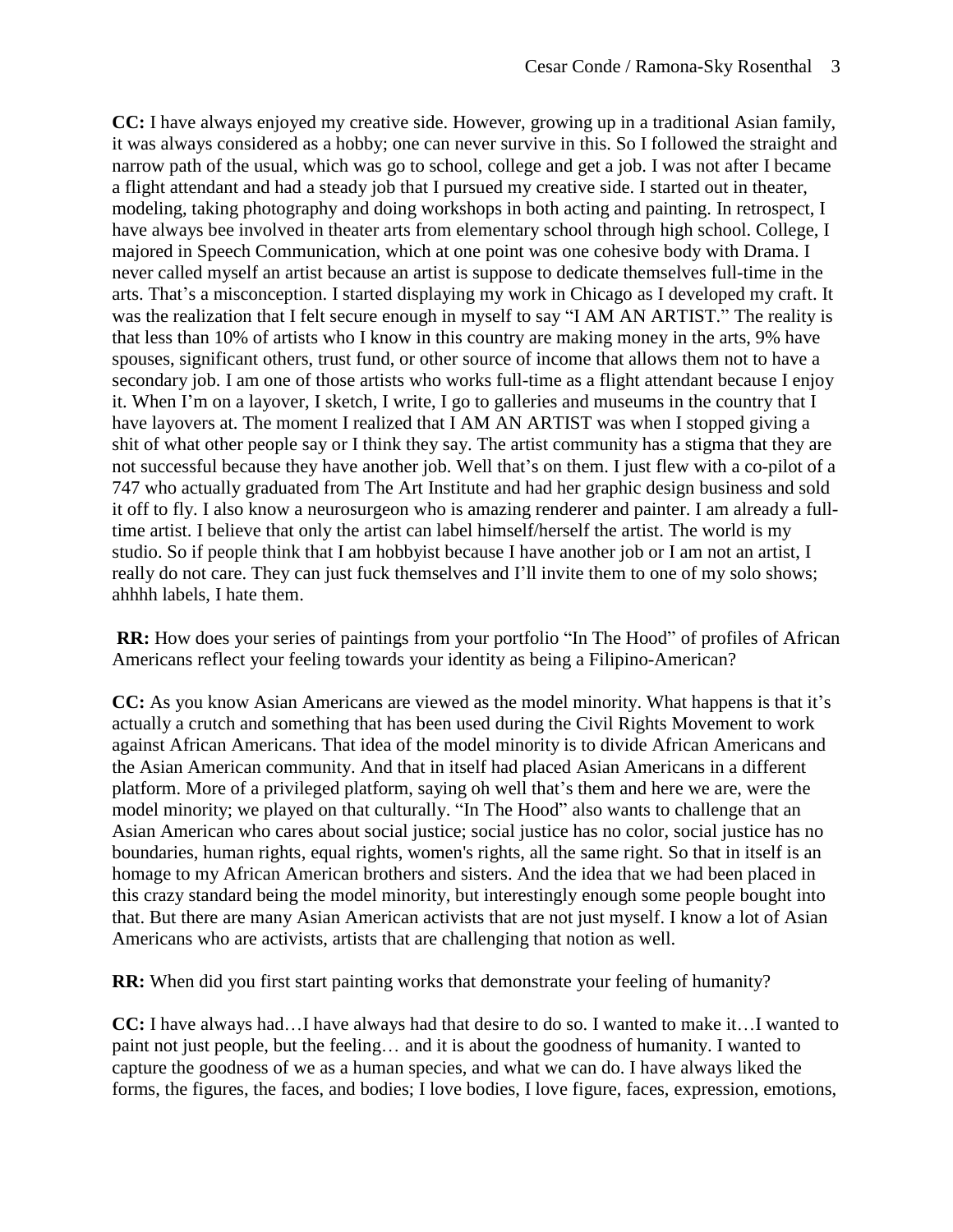so I like to convey that in my paintings. I started painting over 25 years ago. And I have always believed that to know the form…for me my philosophy is I want to know about the form, so that I can go away from the form. So maybe in 20 or 30 years I will evolve into more of an expressionistic, nonrepresentational. We do not know right where it leads, but right now this is where I am and I am really loving it.

**RR:** When did you come to the realization that you wanted your paintings to be embedded with a political and social dialogue? Was there a particular moment in your life?

**CC:** It's always been the specificness… like "In The Hood" Portraits of African American Professionals" right after Trayvon Martin shooting. And I am an agnostic, but I do believe in the higher power; I am a spiritual person. So I asked a Hawaiian uncle what I should do about Trayvon Martin and when I heard the voice tell me that I should put African American Professionals in a hoodie to challenge perception and reality; and then that was followed up by "The Bang Bang Project." "The Bang Bang Project" is about young black lives lost and based upon what happens to the dreams differed to Langston Hughes poetry; and also the Ferguson incident in Missouri. So after the Ferguson incident when Michael Brown was shot and I went to the protest in Lake Shore Drive and I was really able to really listen to the youth. And I am seeing all these beautiful empowered, not just African Americans, but Latinos and Asians, actually…youth in general were against this police brutality bit. And so I wanted to put young black lives laying on the sidewalk looking at you and saying, asking the question of what you have just taken away my potential to do, to make positive changes in society.

**RR:** Is there a reason why the faces of these individuals in your portraits are so close up?

**CC:** Yes, because I want it to be unavoidable. I want it to capture your attention right away. The size, in this case, size matters. In order for ones inability to escape I would say and evoke that dialog, that this issue is also bigger then us. The issue of institutionalized police abuse of power; it's institutionalized that they take care of each other. But you know there are a few bad apples, a lot of great apples too. There are a lot of great cops out there and its also challenging for them you know. However, there are some people who could use better training and be sensitive to training, and you know there are racist cops.

**RR:** What were the first steps in deciding what mediums you wanted to pick?

**CC:** I have always loved oils, so I am very partial to oils. I have worked with acrylic, I love the fact that it is fast drying and you can achieve a lot, but my technique is called technique mix, which is where I render the figure in charcoal first. I draw it, so it's a traditional way of painting and then I fix it. And then I do all the whites and then the darks, I do layering and layering and then I do the glazing. I have always been an oil fan.

**RR:** African American photographer Gordon Parks says a quote and I wanted to know if it contents with the sentiment through your works? He states, "I suffered evils, but without allowing them to rob me of the freedom to expand." What you think about this?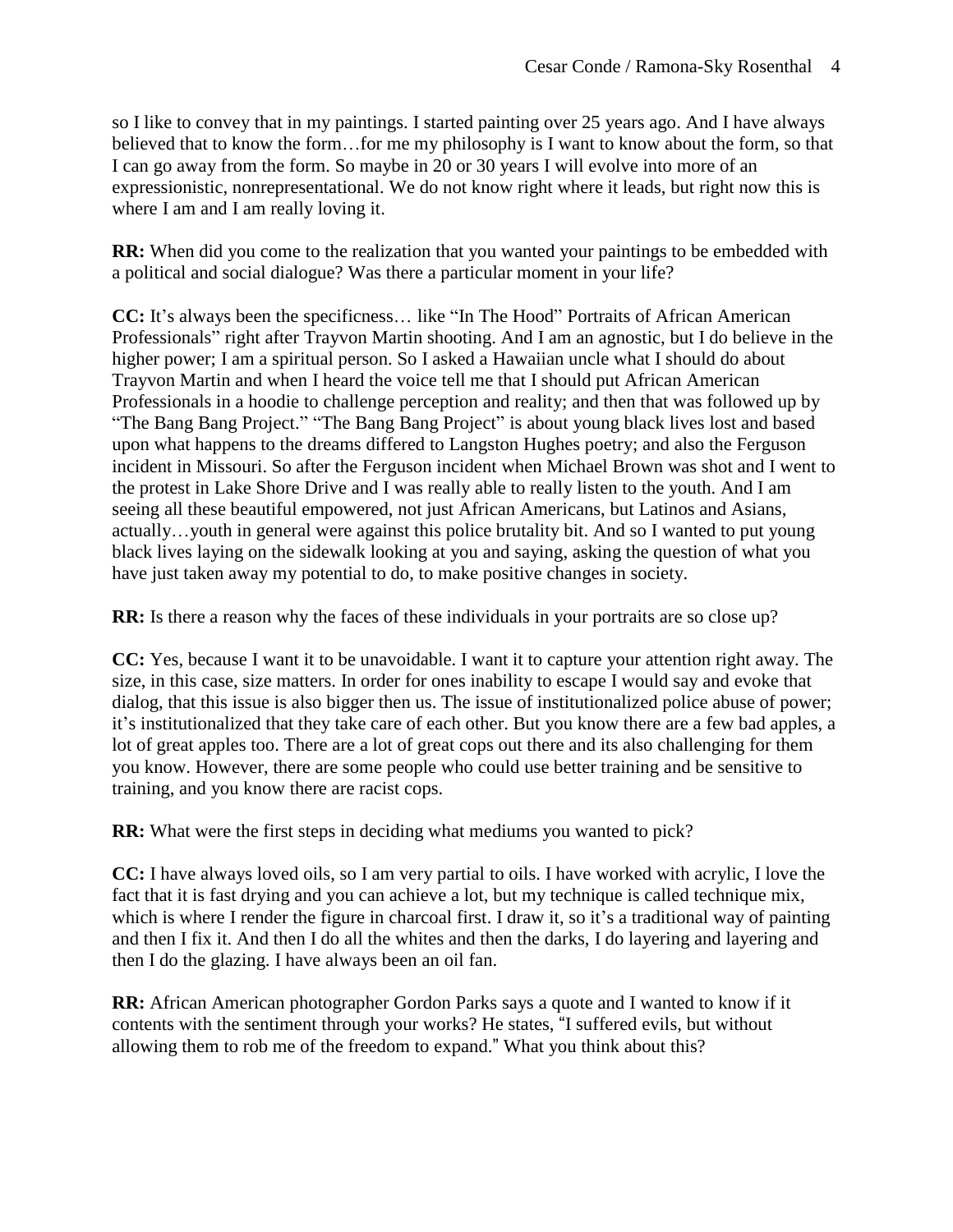**CC:** I agree. Because I have experienced discrimination, I experienced not just… because I am a person of color, I am Filipino American, Asian American, but also as a gay man. And so yes I use that anger and channel that energy to create.

**RR:** Do you ever address Asian or Asian American themes, historical events or personal or global identities in any of your pieces? If so, give an example.

**CC:** Absolutely, it goes with in the realm. Actually I am doing a series called "My Tribe." It is portraits of modern Asian American males and females. I also did a lot of identity series. One of them was recapturing using the traditional pose of David and Goliath. Using David as the native Filipino in the Ingrue Tribe, holding the head of a white man and the title of the piece is called "Decolonizing The Colonized Mind." So it is a piece of empowerment and it is very suggestive. It is metaphorical. It's taken away the insecurities that have been brought upon by colonial mentality.

**RR:** How does it feel being stamped as an Asian or Asian American?

**CC:** I think it's a privilege. I think it's a privilege from my point of view. I first and foremost really I am an artist. I am a person. And then we… it's just very natural to put a label, Asian American. It does not mean I am a bad artist. It only means I have a different perspective, different point of view. And I am very proud to be Asian American; to be apart of the dialog in the states, and to be apart of that fabric.

**RR:** What types of exhibitions opportunities have shifted or stayed the same for you over the course of your career?

**CC:** I think thematically it is about humanity--It is about celebrating humanity, it is about love. But there is also some sense of humor that is in there. There is some satire that happens in my work. As a matter of fact, I will be doing a work that will be exhibited this April, the theme is disco. I need to be able to go from one serious body of work, to something fun like this gentlemen I am doing right here, right now, Kenji-Son. He is underwater, he is very surreal like. So usually when I want to express something politically, something that I react to, something in society, that is when I do the serious stuff.

**RR:** What are you currently in the process of working on? Do you have something coming up in the future that you're excited about?

**CC:** Yes, I am actually excited about… right now I am combining "In The Hood" and "The Bang Bang" project and a project called "Collision." It's where "The Bang Bang Project" meets "In The Hood" and it discusses the issue of race and that project is going to be a traveling exhibit. I will be going to different parts of the country, different universities, because I think youth can make a difference. You guys are making a difference. You are the future, were doing this for you. So that there will be a better… you know hopefully your future will be a lot better then what were facing right now, especially with this 2016 election, very interesting. It is horrible actually that [Donald] Trump exists, that [Ted] Cruz exists, I do not know what your political leanings are, but I am so anti-them. Another exhibit is coming up; it will be a group